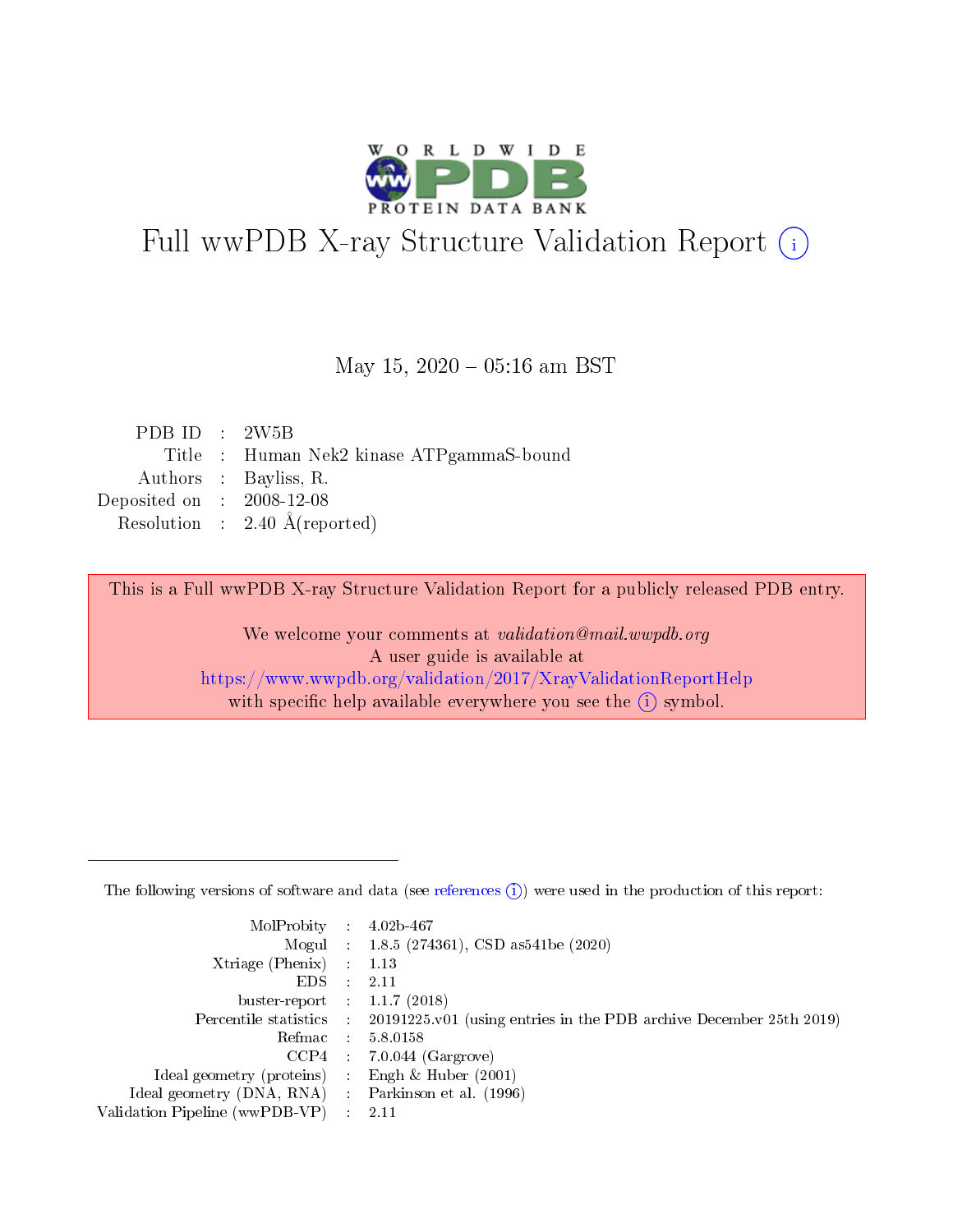# 1 [O](https://www.wwpdb.org/validation/2017/XrayValidationReportHelp#overall_quality)verall quality at a glance  $(i)$

The following experimental techniques were used to determine the structure: X-RAY DIFFRACTION

The reported resolution of this entry is 2.40 Å.

Percentile scores (ranging between 0-100) for global validation metrics of the entry are shown in the following graphic. The table shows the number of entries on which the scores are based.



| Metric                | Whole archive<br>$(\#\text{Entries})$ | Similar resolution<br>$(\#\text{Entries},\,\text{resolution}\,\,\text{range}(\textup{\AA}))$ |
|-----------------------|---------------------------------------|----------------------------------------------------------------------------------------------|
| $R_{free}$            | 130704                                | $3907(2.40-2.40)$                                                                            |
| Clashscore            | 141614                                | $4398(2.40-2.40)$                                                                            |
| Ramachandran outliers | 138981                                | $4318(2.40-2.40)$                                                                            |
| Sidechain outliers    | 138945                                | $4319(2.40-2.40)$                                                                            |
| RSRZ outliers         | 127900                                | $3811 (2.40 - 2.40)$                                                                         |

The table below summarises the geometric issues observed across the polymeric chains and their fit to the electron density. The red, orange, yellow and green segments on the lower bar indicate the fraction of residues that contain outliers for  $>=3, 2, 1$  and 0 types of geometric quality criteria respectively. A grey segment represents the fraction of residues that are not modelled. The numeric value for each fraction is indicated below the corresponding segment, with a dot representing fractions  $\epsilon=5\%$  The upper red bar (where present) indicates the fraction of residues that have poor fit to the electron density. The numeric value is given above the bar.

| Mol | $\gamma$ hain | Length | Quality of chain |     |  |
|-----|---------------|--------|------------------|-----|--|
|     |               |        | %                |     |  |
|     |               | חדר    | 69%              | 25% |  |

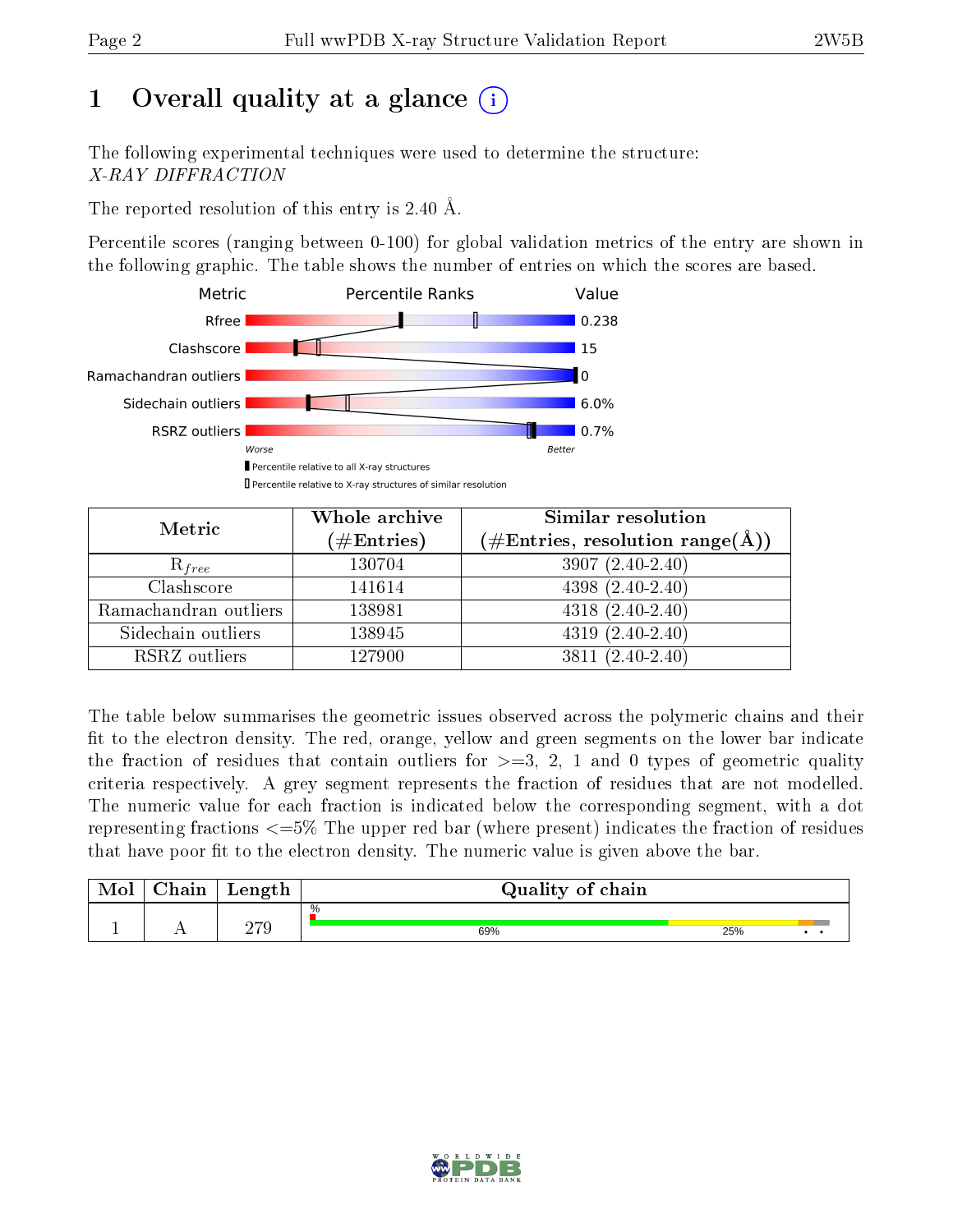# 2 Entry composition (i)

There are 5 unique types of molecules in this entry. The entry contains 2406 atoms, of which 0 are hydrogens and 0 are deuteriums.

In the tables below, the ZeroOcc column contains the number of atoms modelled with zero occupancy, the AltConf column contains the number of residues with at least one atom in alternate conformation and the Trace column contains the number of residues modelled with at most 2 atoms.

Molecule 1 is a protein called SERINE/THREONINE-PROTEIN KINASE NEK2.

| Mol | Chain | Residues | Atoms                    |      |     |     | $\mid$ ZeroOcc $\mid$ AltConf $\mid$ Trace |  |  |
|-----|-------|----------|--------------------------|------|-----|-----|--------------------------------------------|--|--|
|     |       | 271      | $\mathrm{Total}$<br>2207 | .400 | 381 | 412 |                                            |  |  |

There are 9 discrepancies between the modelled and reference sequences:

| Chain | Residue | Modelled   | Actual | Comment             | Reference         |
|-------|---------|------------|--------|---------------------|-------------------|
| А     | 272     | LEU        |        | expression tag      | <b>UNP P51955</b> |
|       | 273     | GLU        |        | expression tag      | <b>UNP P51955</b> |
| А     | 274     | <b>HIS</b> |        | expression tag      | <b>UNP P51955</b> |
| А     | 275     | <b>HIS</b> |        | expression tag      | <b>UNP P51955</b> |
| А     | 276     | <b>HIS</b> |        | expression tag      | <b>UNP P51955</b> |
| А     | 277     | <b>HIS</b> |        | expression tag      | <b>UNP P51955</b> |
| А     | 278     | <b>HIS</b> |        | expression tag      | <b>UNP P51955</b> |
| А     | 279     | <b>HIS</b> |        | expression tag      | <b>UNP P51955</b> |
|       | 175     |            | THR.   | engineered mutation | <b>UNP P51955</b> |

 Molecule 2 is PHOSPHOTHIOPHOSPHORIC ACID-ADENYLATE ESTER (three-letter code: AGS) (formula:  $C_{10}H_{16}N_5O_{12}P_3S$ ).

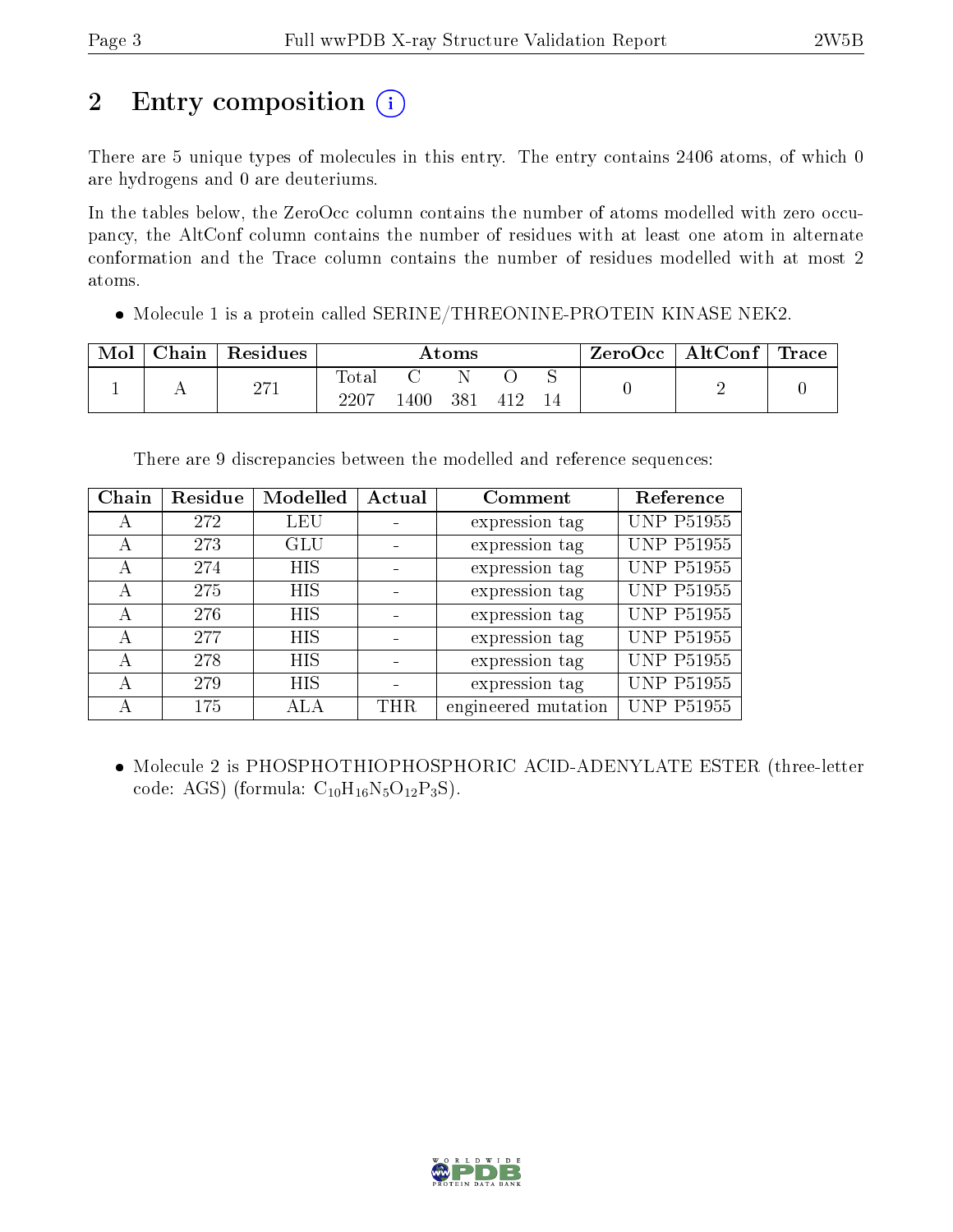

| Mol | Chain Residues | Atoms             |  |                 |  | $ZeroOcc \mid AltConf \mid$ |  |  |
|-----|----------------|-------------------|--|-----------------|--|-----------------------------|--|--|
|     |                | $T_{\text{otal}}$ |  | - N<br>$\Delta$ |  |                             |  |  |

Molecule 3 is CHLORIDE ION (three-letter code: CL) (formula: Cl).

|  | $\text{Mol}$   Chain   Residues | Atoms | ZeroOcc   AltConf |  |
|--|---------------------------------|-------|-------------------|--|
|  |                                 | Total |                   |  |

Molecule 4 is MAGNESIUM ION (three-letter code: MG) (formula: Mg).

|  | Mol   Chain   Residues | Atoms | ZeroOcc   AltConf |  |
|--|------------------------|-------|-------------------|--|
|  |                        | Total |                   |  |

• Molecule 5 is water.

|  | $\blacksquare$ Mol $\parallel$ Chain $\parallel$ Residues $\parallel$ | <b>Atoms</b>        | $\lq$ ZeroOcc   AltConf |  |
|--|-----------------------------------------------------------------------|---------------------|-------------------------|--|
|  | $166\,$                                                               | Total<br>166<br>166 |                         |  |

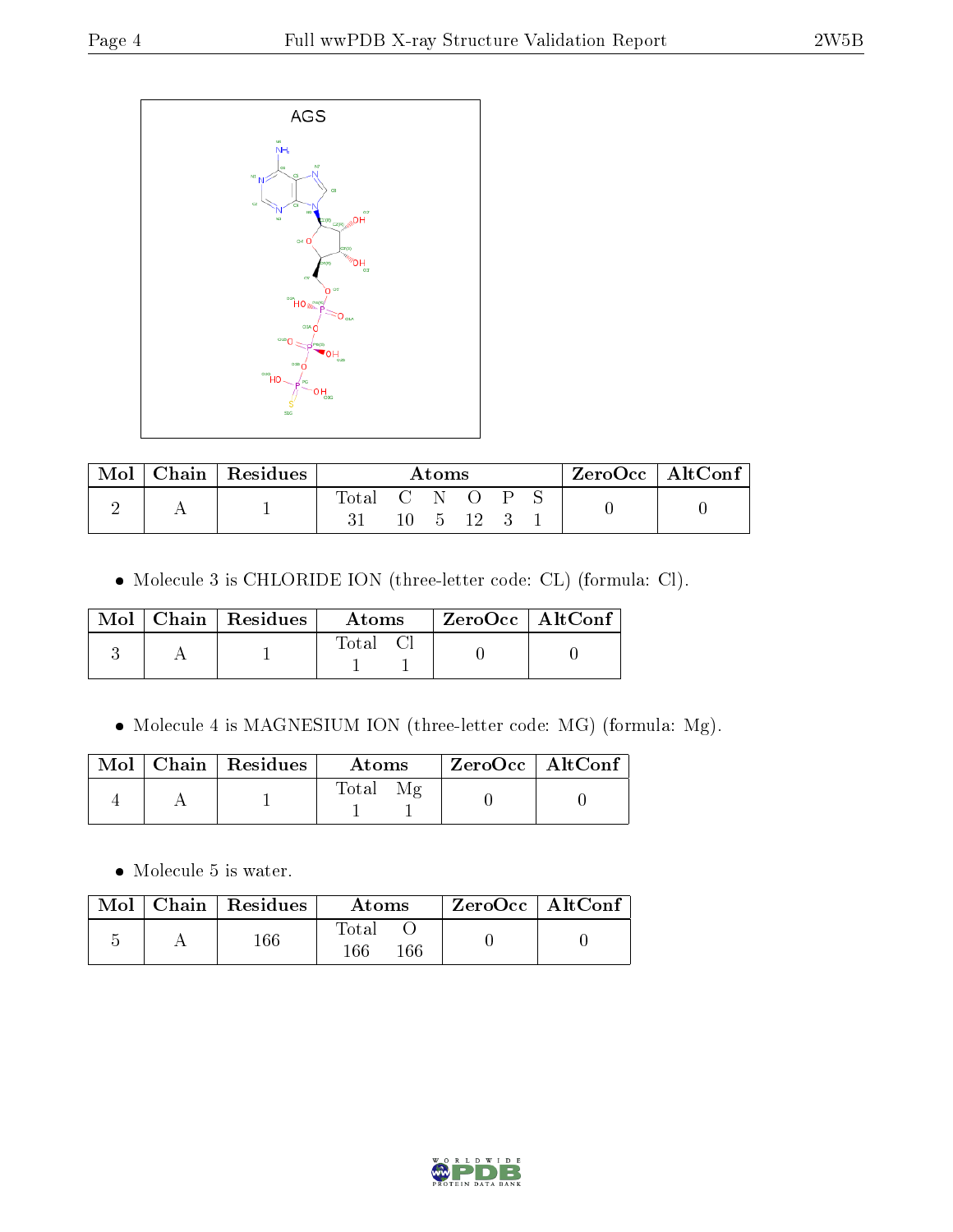# 3 Residue-property plots  $(i)$

These plots are drawn for all protein, RNA and DNA chains in the entry. The first graphic for a chain summarises the proportions of the various outlier classes displayed in the second graphic. The second graphic shows the sequence view annotated by issues in geometry and electron density. Residues are color-coded according to the number of geometric quality criteria for which they contain at least one outlier: green  $= 0$ , yellow  $= 1$ , orange  $= 2$  and red  $= 3$  or more. A red dot above a residue indicates a poor fit to the electron density (RSRZ  $> 2$ ). Stretches of 2 or more consecutive residues without any outlier are shown as a green connector. Residues present in the sample, but not in the model, are shown in grey.

• Molecule 1: SERINE/THREONINE-PROTEIN KINASE NEK2



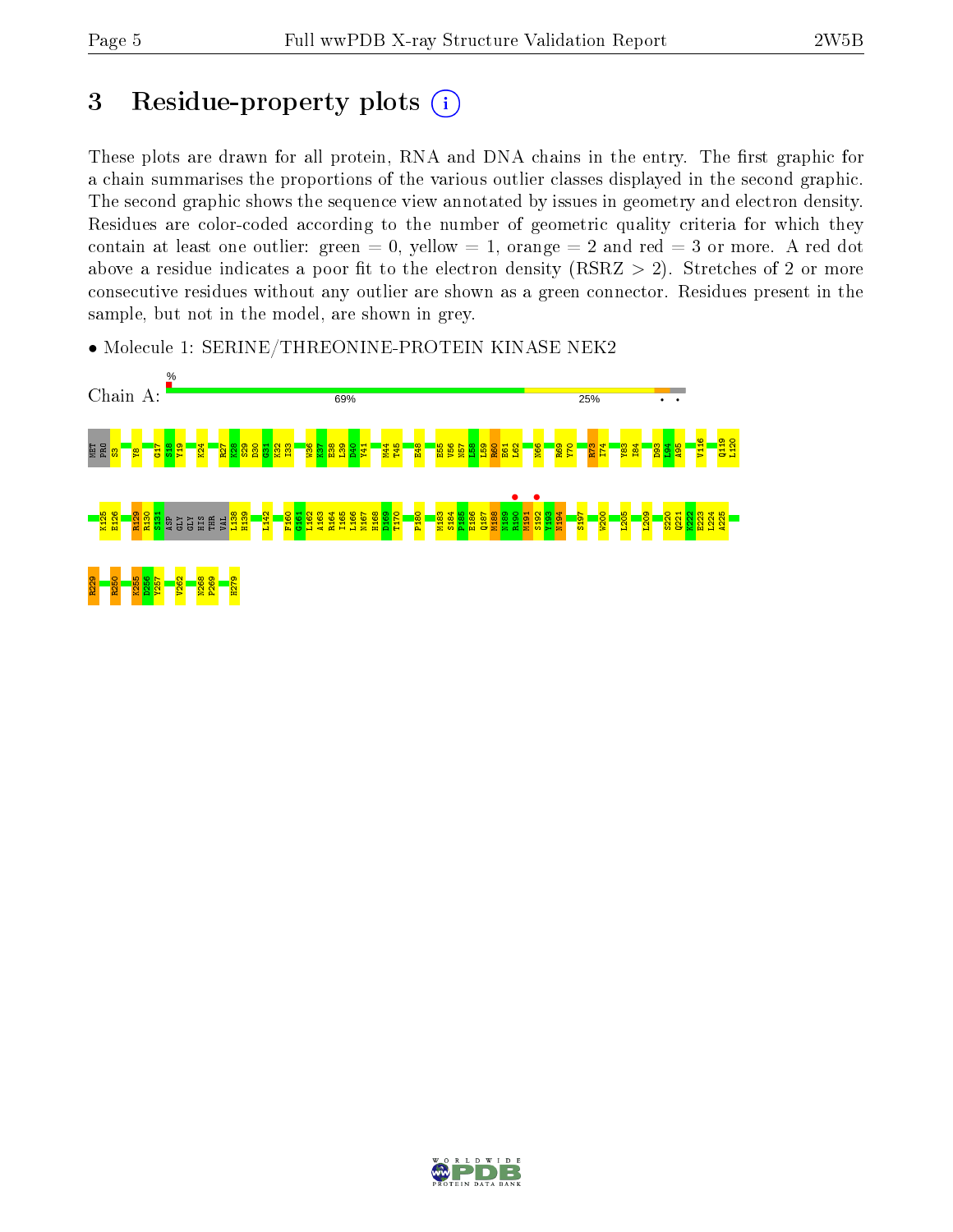# 4 Data and refinement statistics  $(i)$

| Property                                                             | Value                                            | Source     |
|----------------------------------------------------------------------|--------------------------------------------------|------------|
| Space group                                                          | C121                                             | Depositor  |
| Cell constants                                                       | $57.06\text{\AA}$<br>99.60Å<br>$80.80\text{\AA}$ | Depositor  |
| a, b, c, $\alpha$ , $\beta$ , $\gamma$                               | $90.00^{\circ}$ $133.45^{\circ}$ $90.00^{\circ}$ |            |
| Resolution $(A)$                                                     | $49.56 - 2.40$                                   | Depositor  |
|                                                                      | $49.56 = 2.40$                                   | <b>EDS</b> |
| $\%$ Data completeness                                               | $95.8(49.56-2.40)$                               | Depositor  |
| (in resolution range)                                                | $96.4(49.56-2.40)$                               | <b>EDS</b> |
| $R_{merge}$                                                          | 0.10                                             | Depositor  |
| $\mathrm{R}_{sym}$                                                   | (Not available)                                  | Depositor  |
| $\sqrt{I/\sigma}(I) > 1$                                             | $6.22$ (at 2.39Å)                                | Xtriage    |
| Refinement program                                                   | PHENIX (PHENIX.REFINE)                           | Depositor  |
|                                                                      | 0.183<br>0.245<br>$\ddot{\phantom{a}}$           | Depositor  |
| $R, R_{free}$                                                        | $0.178$ ,<br>0.238                               | DCC        |
| $R_{free}$ test set                                                  | $616$ reflections $(4.90\%)$                     | wwPDB-VP   |
| Wilson B-factor $(A^2)$                                              | 16.2                                             | Xtriage    |
| Anisotropy                                                           | 0.135                                            | Xtriage    |
| Bulk solvent $k_{sol}(e/\mathring{A}^3)$ , $B_{sol}(\mathring{A}^2)$ | $0.32$ , 55.6                                    | <b>EDS</b> |
| L-test for $\overline{\text{twinning}}^2$                            | $< L >$ = 0.48, $< L2 >$ = 0.31                  | Xtriage    |
| Estimated twinning fraction                                          | No twinning to report.                           | Xtriage    |
| $\overline{F_o}, \overline{F_c}$ correlation                         | 0.93                                             | <b>EDS</b> |
| Total number of atoms                                                | 2406                                             | wwPDB-VP   |
| Average B, all atoms $(A^2)$                                         | 27.0                                             | wwPDB-VP   |

Xtriage's analysis on translational NCS is as follows: The largest off-origin peak in the Patterson function is  $6.98\%$  of the height of the origin peak. No significant pseudotranslation is detected.

<sup>&</sup>lt;sup>2</sup>Theoretical values of  $\langle |L| \rangle$ ,  $\langle L^2 \rangle$  for acentric reflections are 0.5, 0.333 respectively for untwinned datasets, and 0.375, 0.2 for perfectly twinned datasets.



<span id="page-5-1"></span><span id="page-5-0"></span><sup>1</sup> Intensities estimated from amplitudes.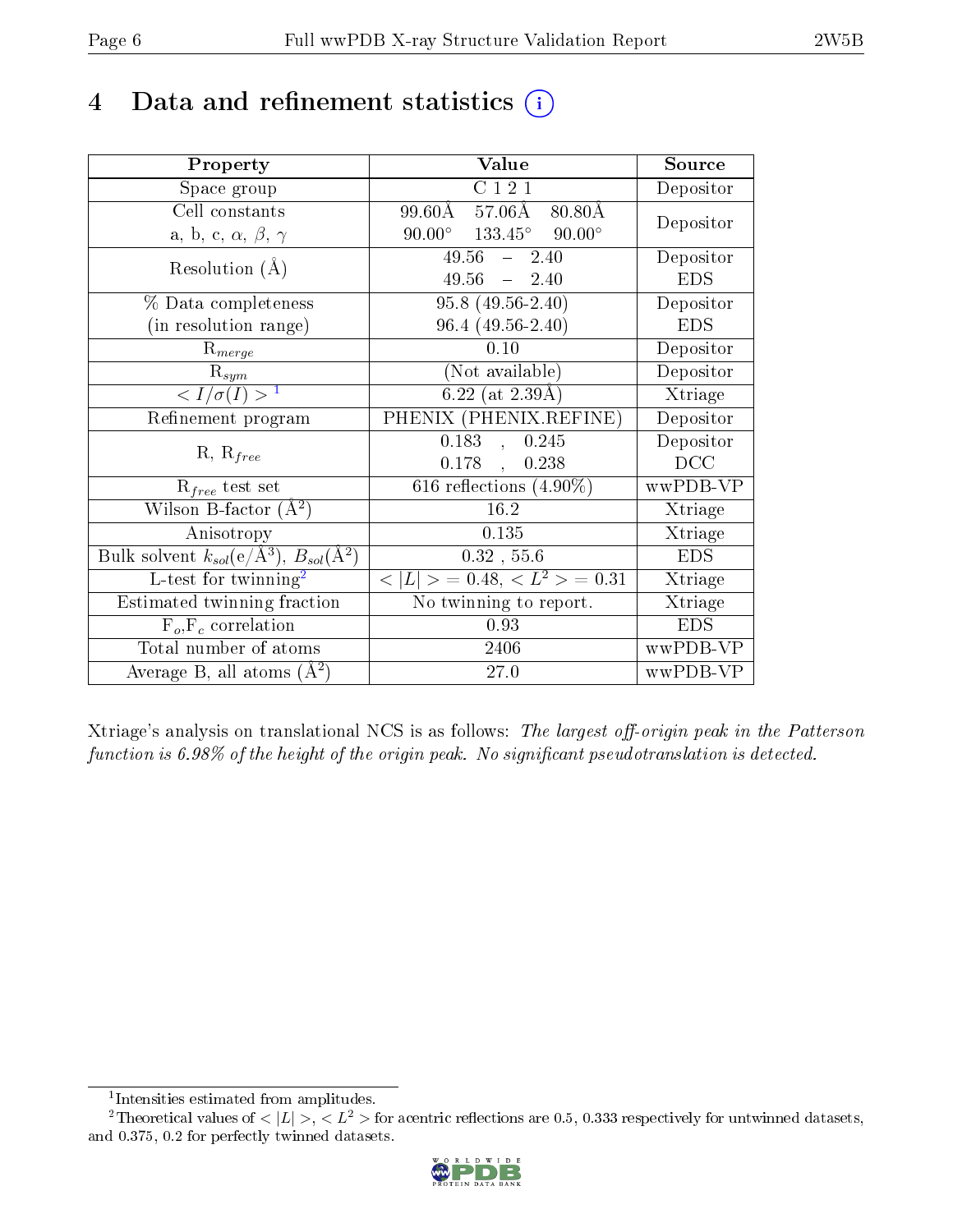# 5 Model quality  $(i)$

## 5.1 Standard geometry (i)

Bond lengths and bond angles in the following residue types are not validated in this section: MG, AGS, CL

The Z score for a bond length (or angle) is the number of standard deviations the observed value is removed from the expected value. A bond length (or angle) with  $|Z| > 5$  is considered an outlier worth inspection. RMSZ is the root-mean-square of all Z scores of the bond lengths (or angles).

| $Mol$   Chain |      | Bond lengths                    | Bond angles |        |  |
|---------------|------|---------------------------------|-------------|--------|--|
|               |      | RMSZ $ #Z  > 5$ RMSZ $ #Z  > 5$ |             |        |  |
|               | 0.34 | 0/2258                          | 0.51        | 0/3045 |  |

There are no bond length outliers.

There are no bond angle outliers.

There are no chirality outliers.

There are no planarity outliers.

### 5.2 Too-close contacts  $(i)$

In the following table, the Non-H and H(model) columns list the number of non-hydrogen atoms and hydrogen atoms in the chain respectively. The H(added) column lists the number of hydrogen atoms added and optimized by MolProbity. The Clashes column lists the number of clashes within the asymmetric unit, whereas Symm-Clashes lists symmetry related clashes.

|  |      |      |    | Mol   Chain   Non-H   H(model)   H(added)   Clashes   Symm-Clashes |
|--|------|------|----|--------------------------------------------------------------------|
|  | 2207 | 2148 | 65 |                                                                    |
|  |      | 19.  |    |                                                                    |
|  |      |      |    |                                                                    |
|  |      |      |    |                                                                    |
|  | 166  |      |    |                                                                    |
|  | 2406 | 2160 |    |                                                                    |

The all-atom clashscore is defined as the number of clashes found per 1000 atoms (including hydrogen atoms). The all-atom clashscore for this structure is 15.

All (66) close contacts within the same asymmetric unit are listed below, sorted by their clash magnitude.

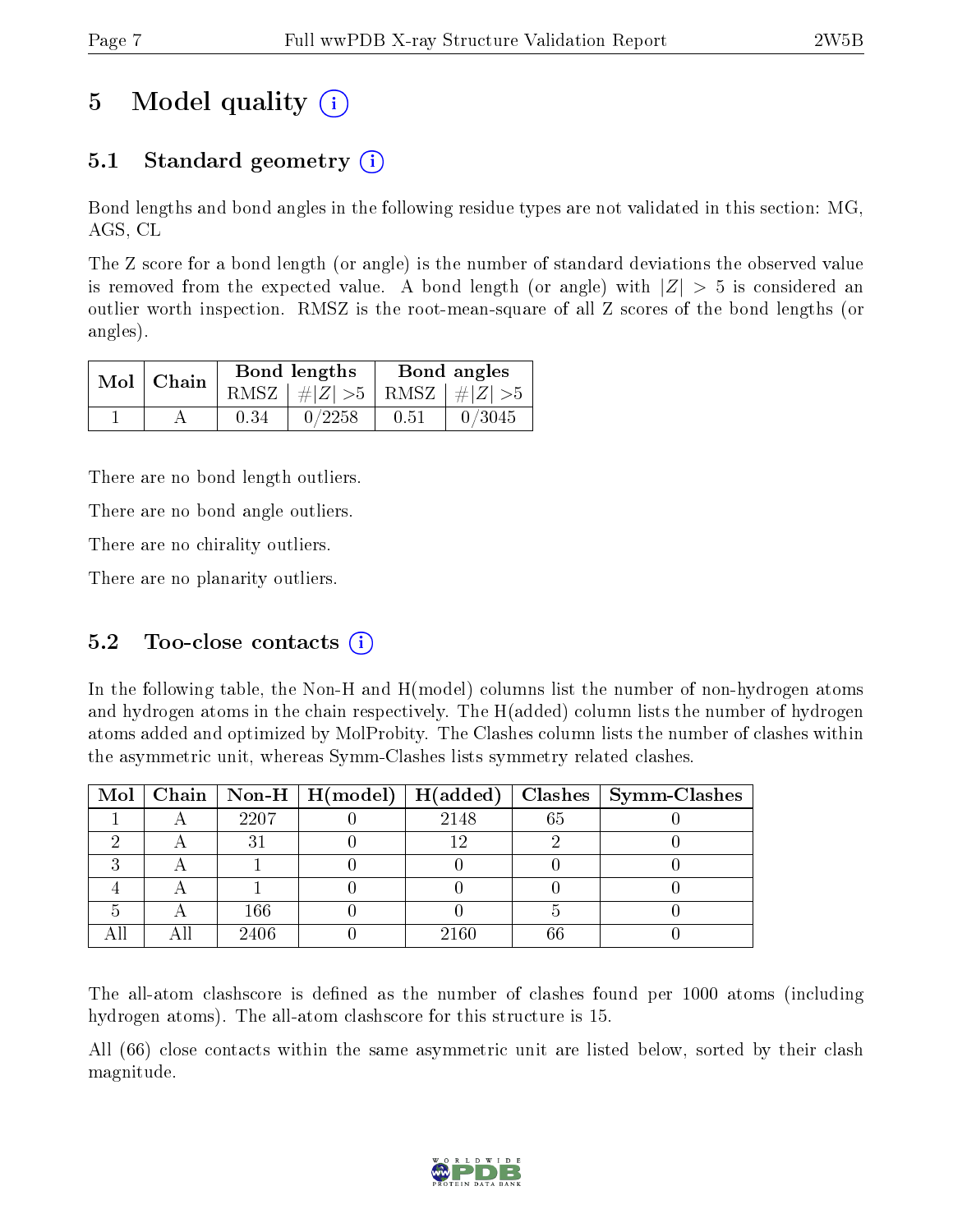|--|--|

| Atom-1                          | Atom-2                      | Interatomic       | Clash         |
|---------------------------------|-----------------------------|-------------------|---------------|
|                                 |                             | distance $(A)$    | overlap $(A)$ |
| 1:A:57:ASN:HA                   | 1:A:60:ARG:HD3              | 1.53              | 0.90          |
| 1: A:255: LYS:HG2               | 1: A:257:TYR:CZ             | 2.09              | 0.87          |
| 1: A:191:MET:HG3                | 5:A:2090:HOH:O              | 1.79              | 0.82          |
| 1: A:56: VAL:O                  | 1: A:60: ARG: HG3           | 1.78              | 0.82          |
| 1:A:279:HIS:HB2                 | 5:A:2161:HOH:O              | 1.85              | 0.76          |
| 1: A: 186: GLU:O                | 1:A:191:MET:HB2             | 1.87              | 0.73          |
| 1:A:41:TYR:HA                   | 1: A:44:MET:HE3             | 1.71              | 0.73          |
| 1:A:125:LYS:HB2                 | 1: A:262:VAL:HG11           | 1.70              | 0.72          |
| 1:A:39:LEU:HB3                  | 1: A: 166: LEU: CD1         | 2.22              | 0.69          |
| 1:A:142:LEU:O                   | 1: A:205:LEU:HD12           | 1.93              | 0.68          |
| 1:A:59:LEU:HD22                 | 1:A:162:LEU:HD11            | 1.77              | 0.65          |
| 1:A:224:LEU:HD23                | 5:A:2085:HOH:O              | 1.97              | 0.65          |
| 1: A:44: MET:HE2                | 1: A: 166: LEU: HD22        | 1.78              | 0.64          |
| $1:A:60:ARG:H\overline{H21}$    | 1:A:73:ARG:HH12             | 1.45              | 0.62          |
| 1:A:62:LEU:HD23                 | 1:A:130:ARG:HD2             | 1.81              | 0.61          |
| 1:A:167:ASN:HB3                 | 1: A:170:THR:HG22           | 1.81              | 0.61          |
| 1: A: 41: TYR: HA               | 1: A:44:MET:CE              | 2.29              | 0.61          |
| 1: A:62:LEU:CD2                 | 1:A:130:ARG:HD2             | 2.30              | 0.61          |
| 1:A:165:ILE:HG23                | 1:A:166:LEU:HD23            | 1.83              | 0.61          |
| 1: A:44:MET:CE                  | 1:A:166:LEU:HD22            | $\overline{2.31}$ | 0.60          |
| 1: A:126: GLU:CD                | 1: A:129: ARG: HH11         | 2.06              | 0.58          |
| 1:A:186:GLU:HB3                 | 1: A:191: MET:SD            | 2.44              | 0.58          |
| 1:A:27:ARG:HD2                  | 1: A:30: ASP:OD1            | 2.03              | 0.57          |
| 1:A:163:ALA:O                   | 1: A: 166: LEU: HG          | 2.06              | 0.56          |
| 1:A:139:HIS:CE1                 | 1: A:164: ARG: HH12         | $\overline{2.27}$ | 0.53          |
| 1: A: 183:MET:HG2               | 1: A: 188: MET:HG3          | 1.91              | 0.53          |
| 1:A:180:PRO:HD2                 | 5:A:2085:HOH:O              | 2.10              | 0.51          |
| 2:A:1280:AGS:O2A                | 2:A:1280:AGS:H8             | 2.11              | 0.50          |
| 1:A:27:ARG:HD3                  | 1:A:29:SER:OG               | 2.13              | 0.49          |
| 1:A:39:LEU:HB3                  | 1:A:166:LEU:HD13            | 1.94              | 0.49          |
| 1:A:66:ASN:ND2                  | 1: A:119: GLN:HB3           | 2.29              | 0.48          |
| 1:A:200:TRP:CD1                 | 1: A:200:TRP:C              | 2.88              | 0.47          |
| 1: A:44:MET:HE2                 | $1: A: 166:$ LEU:HA         | 1.97              | 0.47          |
| 1: A: 55: GLU: HB2              | 1: A: 162: LEU: HD23        | 1.96              | 0.47          |
| 1: A:84: ILE: CD1               | 1: A:160:PHE:HZ             | 2.28              | 0.47          |
| $1: A:70:TYR$ : $\overline{OH}$ | 1:A:73:ARG:HG3              | 2.16              | 0.46          |
| 1:A:93:ASP:OD2                  | 1:A:95:ALA:HB3              | 2.16              | 0.46          |
| 1: A:24: LYS:HE3                | 1: A:33: ILE: HG21          | 1.98              | 0.45          |
| $1:A:\overline{45:THR:OG1}$     | $1:A:48:\overline{GLU:HG3}$ | 2.17              | 0.45          |
| 1: A:8: TYR: CE1                | 1:A:74:ILE:HD11             | 2.52              | 0.45          |
| 1:A:194:ASN:O                   | 1: A:197: SER: HB2          | 2.16              | 0.45          |
| 1:A:205:LEU:HD23                | 1: A:205:LEU:C              | 2.37              | 0.45          |

Continued on next page...

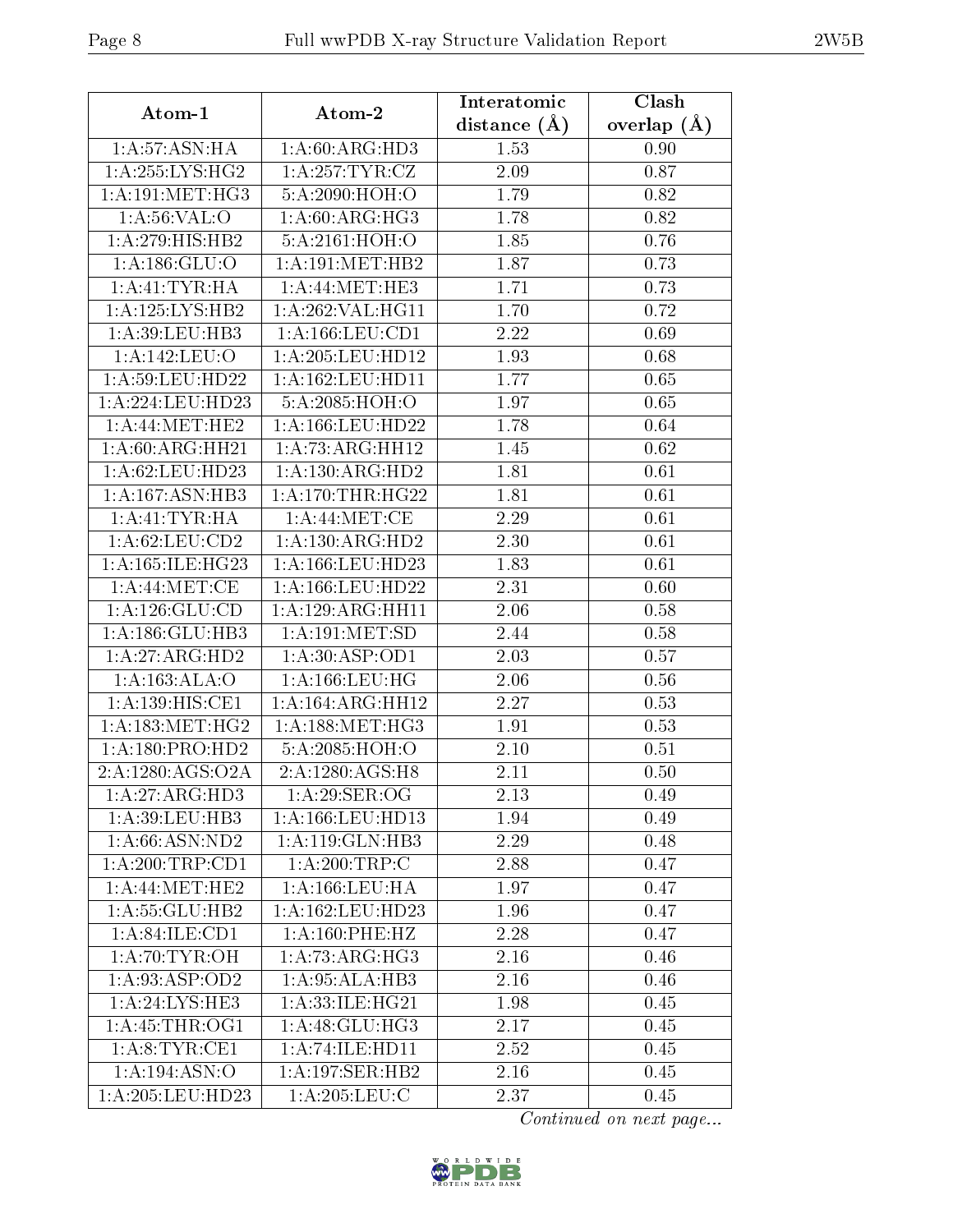|                       |                              | Interatomic      | $\overline{\text{Clash}}$ |
|-----------------------|------------------------------|------------------|---------------------------|
| Atom-1                | Atom-2                       | distance $(\AA)$ | overlap $(A)$             |
| $1:$ A:48:GLU:OE2     | 1:A:168:HIS:CE1              | 2.69             | 0.45                      |
| 1: A:61: GLU: HG3     | 1:A:130:ARG:CZ               | 2.47             | 0.44                      |
| 1:A:167:ASN:HB3       | 1: A:170:THR:CG2             | 2.47             | 0.44                      |
| 1:A:48:GLU:HB3        | 1: A: 165: ILE: HD11         | 1.99             | 0.44                      |
| 1:A:17:GLY:HA2        | 2:A:1280:AGS:O1B             | 2.18             | 0.44                      |
| 1: A:191:MET:HE2      | 1:A:192:SER:O                | 2.18             | 0.44                      |
| 1:A:39:LEU:HB3        | 1:A:166:LEU:HD11             | 1.98             | 0.43                      |
| 1: A:38: GLU: HG3     | 1: A:83:TYR:CE2              | 2.53             | 0.43                      |
| 1: A:116: VAL:O       | 1:A:120:LEU:HB2              | 2.18             | 0.43                      |
| 1:A:209:LEU:HA        | 1: A:209:LEU:HD12            | 1.93             | 0.43                      |
| 1: A: 167: A SN: HD22 | 1: A:170:THR:HB              | 1.84             | 0.42                      |
| 1: A:116: VAL:HG21    | 1: A:209:LEU:HD21            | 2.01             | 0.42                      |
| 1: A:184: SER:OG      | 1: A: 187: GLN: HG2          | 2.19             | 0.42                      |
| 1:A:3:SER:N           | 5:A:2001:HOH:O               | 2.52             | 0.42                      |
| 1: A: 166: LEU: N     | 1:A:166:LEU:HD23             | 2.34             | 0.42                      |
| 1:A:220:SER:HB2       | 1: A: 223: GLU: OE1          | 2.19             | 0.42                      |
| 1:A:268:ASN:HA        | 1: A:269: PRO:HD3            | 1.95             | 0.41                      |
| 1: A:62:LEU:HD21      | 1:A:130:ARG:HD2              | 2.02             | 0.41                      |
| 1: A:60:ARG:HE        | 1:A:60:ARG:HB2               | 1.48             | 0.41                      |
| 1: A:19: TYR: CE1     | 1: A:170:THR:CG2             | 3.05             | 0.40                      |
| 1:A:225:ALA:O         | 1:A:229:ARG:HB2              | 2.21             | 0.40                      |
| 1: A:44:MET:HE2       | $1:$ A:166:LEU: $CD2$        | 2.48             | 0.40                      |
| 1: A:250:ARG:HA       | 1:A:250:ARG:HD2              | 1.80             | 0.40                      |
| 1:A:139:HIS:CE1       | $1:A:164:ARG:\overline{NH1}$ | 2.89             | 0.40                      |

Continued from previous page...

There are no symmetry-related clashes.

### 5.3 Torsion angles (i)

#### 5.3.1 Protein backbone (i)

In the following table, the Percentiles column shows the percent Ramachandran outliers of the chain as a percentile score with respect to all X-ray entries followed by that with respect to entries of similar resolution.

The Analysed column shows the number of residues for which the backbone conformation was analysed, and the total number of residues.

| $\mid$ Mol $\mid$ Chain $\mid$ | Analysed                                 | $\mid$ Favoured $\mid$ Allowed $\mid$ Outliers $\mid$ Percentiles |  |                         |  |
|--------------------------------|------------------------------------------|-------------------------------------------------------------------|--|-------------------------|--|
|                                | $269/279$ (96\%)   258 (96\%)   11 (4\%) |                                                                   |  | $\vert$ 100 100 $\vert$ |  |

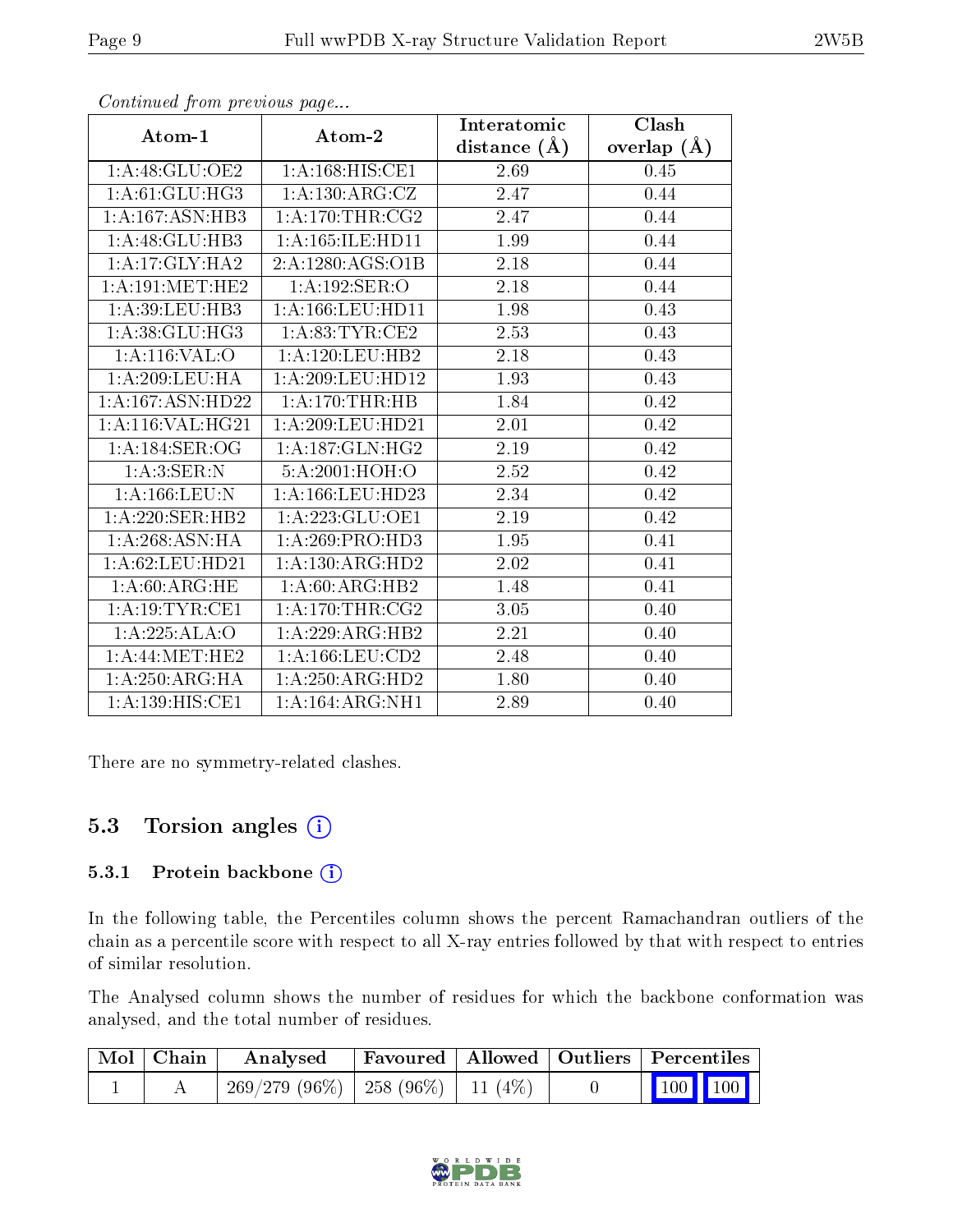There are no Ramachandran outliers to report.

#### 5.3.2 Protein sidechains  $(i)$

In the following table, the Percentiles column shows the percent sidechain outliers of the chain as a percentile score with respect to all X-ray entries followed by that with respect to entries of similar resolution.

The Analysed column shows the number of residues for which the sidechain conformation was analysed, and the total number of residues.

| Mol   Chain | Analysed                                          | Rotameric   Outliers   Percentiles |  |  |
|-------------|---------------------------------------------------|------------------------------------|--|--|
|             | $'$ 236/251 (94%)   221 (94%)   15 (6%)   17   28 |                                    |  |  |

All (15) residues with a non-rotameric sidechain are listed below:

| Mol            | Chain              | Res  | <b>Type</b> |
|----------------|--------------------|------|-------------|
| $\mathbf 1$    | А                  | 32   | <b>LYS</b>  |
| $\mathbf{1}$   | $\bf{A}$           | 36   | TRP         |
| $\overline{1}$ | $\overline{\rm A}$ | 60   | <b>ARG</b>  |
| $\mathbf 1$    | $\boldsymbol{A}$   | 69[A | $\rm{ARG}$  |
| $\overline{1}$ | $\bf{A}$           | 69 B | <b>ARG</b>  |
| $\mathbf{1}$   | $\overline{\rm A}$ | 73   | <b>ARG</b>  |
| $\mathbf{1}$   | $\bf{A}$           | 129  | ARG         |
| $\mathbf{1}$   | $\overline{\rm A}$ | 138  | LEU         |
| $\mathbf 1$    | $\overline{\rm A}$ | 188  | <b>MET</b>  |
| $\mathbf{1}$   | $\bf{A}$           | 191  | <b>MET</b>  |
| $\mathbf{1}$   | $\overline{A}$     | 194  | <b>ASN</b>  |
| $\mathbf 1$    | $\overline{\rm A}$ | 221  | <b>GLN</b>  |
| $\mathbf 1$    | $\boldsymbol{A}$   | 229  | ${\rm ARG}$ |
| $\mathbf{1}$   | $\overline{A}$     | 250  | $\rm{ARG}$  |
| 1              | $\overline{\rm A}$ | 255  | <b>LYS</b>  |

Some sidechains can be flipped to improve hydrogen bonding and reduce clashes. All (3) such sidechains are listed below:

| Mol | Chain | $\operatorname{Res}% \left( \mathcal{N}\right) \equiv\operatorname{Res}(\mathcal{N}_{0},\mathcal{N}_{0})$ | Type   |
|-----|-------|-----------------------------------------------------------------------------------------------------------|--------|
|     |       | 167                                                                                                       | ASD    |
|     |       | 168                                                                                                       | HIS    |
|     |       | 221                                                                                                       | 12 L.N |

#### 5.3.3 RNA (i)

There are no RNA molecules in this entry.

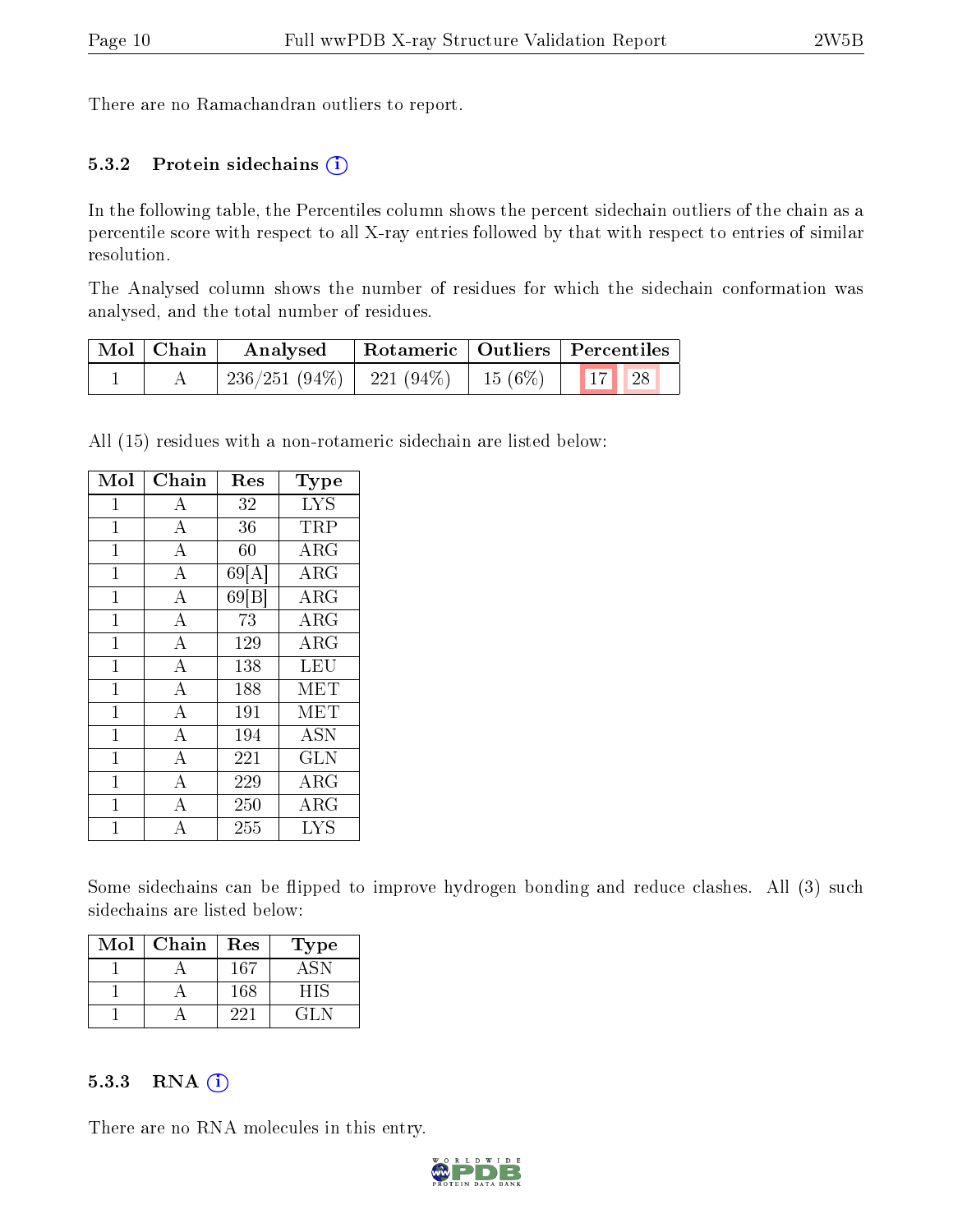### 5.4 Non-standard residues in protein, DNA, RNA chains (i)

There are no non-standard protein/DNA/RNA residues in this entry.

#### 5.5 Carbohydrates  $(i)$

There are no carbohydrates in this entry.

### 5.6 Ligand geometry  $(i)$

Of 3 ligands modelled in this entry, 2 are monoatomic - leaving 1 for Mogul analysis.

In the following table, the Counts columns list the number of bonds (or angles) for which Mogul statistics could be retrieved, the number of bonds (or angles) that are observed in the model and the number of bonds (or angles) that are dened in the Chemical Component Dictionary. The Link column lists molecule types, if any, to which the group is linked. The Z score for a bond length (or angle) is the number of standard deviations the observed value is removed from the expected value. A bond length (or angle) with  $|Z| > 2$  is considered an outlier worth inspection. RMSZ is the root-mean-square of all Z scores of the bond lengths (or angles).

| $\vert$ Mol $\vert$ Type $\vert$ Chain $\vert$ Res $\vert$ |            |  |      |  |            |      |                       | $\perp$ Link                                       | <b>Bond lengths</b> |        |  | Bond angles |  |  |
|------------------------------------------------------------|------------|--|------|--|------------|------|-----------------------|----------------------------------------------------|---------------------|--------|--|-------------|--|--|
|                                                            |            |  |      |  | Counts     |      | $ RMSZ  \#  Z  > 2  $ | $\perp$ Counts $\parallel$ RMSZ $\parallel \#  Z $ |                     |        |  |             |  |  |
|                                                            | $\rm{AGS}$ |  | 1280 |  | 26, 33, 33 | 1.87 | 2(7%)                 | 26,52,52                                           | 1.51                | 5(19%) |  |             |  |  |

In the following table, the Chirals column lists the number of chiral outliers, the number of chiral centers analysed, the number of these observed in the model and the number defined in the Chemical Component Dictionary. Similar counts are reported in the Torsion and Rings columns. '-' means no outliers of that kind were identified.

|       |            |  | Mol   Type   Chain   Res   Link   Chirals   Torsions   Rings               |  |
|-------|------------|--|----------------------------------------------------------------------------|--|
| ' AGS | $\pm 1280$ |  | $\begin{array}{ c c c c c c c c } \hline 6/17/38/38 & 0/3/3/3 \end{array}$ |  |

All (2) bond length outliers are listed below:

| $\bf{Mol}$ |      |     | $\vert$ Chain $\vert$ Res $\vert$ Type $\vert$ Atoms |      | $Z \mid$ Observed(A)   Ideal(A) |          |
|------------|------|-----|------------------------------------------------------|------|---------------------------------|----------|
|            | 1280 |     | $\vert$ AGS $\vert$ PG-S1G $\vert$ 8.25              |      | 2.08                            | $1.90\,$ |
|            | 1280 | AGS | $C5-C4$                                              | 2.50 | 147                             | 1.40     |

All (5) bond angle outliers are listed below:

| Mol | Chain | Res  | $\Gamma$ Type | Atoms      |         | Observed( $^{\circ}$ )   Ideal( $^{\circ}$ ) |        |
|-----|-------|------|---------------|------------|---------|----------------------------------------------|--------|
|     |       | 1280 | $\rm{AGS}$    | $N3-C2-N1$ | $-3.68$ | 122.93                                       | 128.68 |
|     |       | 1280 | $\rm{AGS}$    | $C4-C5-N7$ | $-2.94$ | $106.33\,$                                   | 109.40 |

Continued on next page...

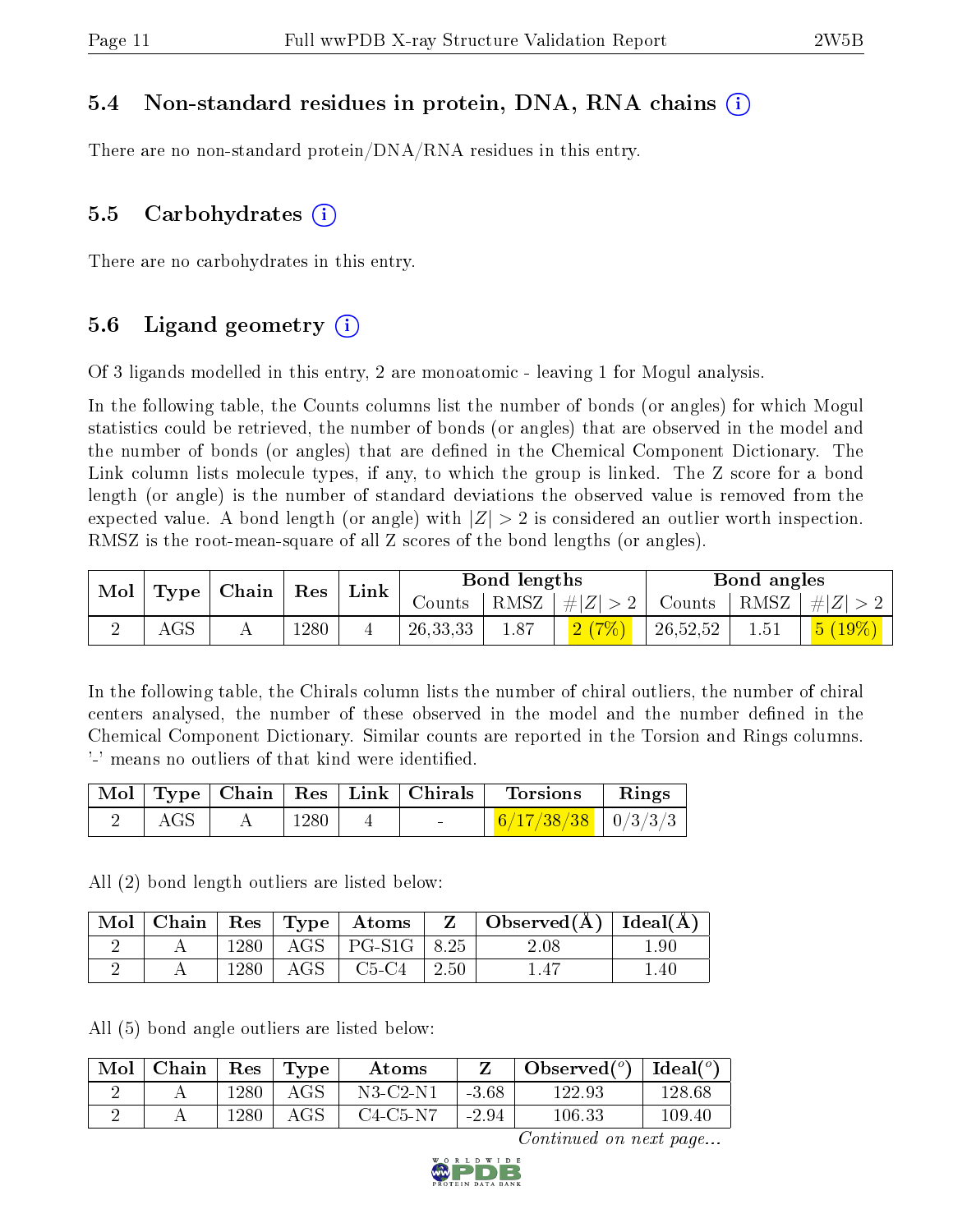| Mol | Chain | Res  | Type | Atoms                 |        | Observed $(°)$ | Ideal $(°)$ |
|-----|-------|------|------|-----------------------|--------|----------------|-------------|
|     |       | 1280 | AGS  | PA-03A-PB             | - 2.60 | 123.92         | 132.83      |
|     |       | 1280 | AGS  | $C2-N1-C6$            | 2.44   | 122.93         | 118.75      |
|     |       | 1280 | AGS  | $C3'$ - $C2'$ - $C1'$ | 2.38   | 104.55         | 100.98      |

Continued from previous page...

There are no chirality outliers.

All (6) torsion outliers are listed below:

| Mol           | Chain        | Res  | Type       | Atoms                         |
|---------------|--------------|------|------------|-------------------------------|
| $\mathcal{D}$ |              | 1280 | AGS        | PB-O3A-PA-O5'                 |
| $\mathcal{D}$ | $\mathbf{A}$ | 1280 | AGS        | $C5'$ -O5'-PA-O3A             |
| 2             | $\mathbf{A}$ | 1280 | <b>AGS</b> | $O4'$ -C4'-C5'-O5'            |
| $\mathcal{D}$ | А            | 1280 | <b>AGS</b> | $C5'-O5'-PA-O2A$              |
| $\Omega$      | А            | 1280 | <b>AGS</b> | PA-O3A-PB-O1B                 |
| 2             |              | 1280 | AGS.       | $C3'$ - $C4'$ - $C5'$ - $O5'$ |

There are no ring outliers.

1 monomer is involved in 2 short contacts:

|  |      |         | Mol   Chain   Res   Type   Clashes   Symm-Clashes |
|--|------|---------|---------------------------------------------------|
|  | 1280 | . AGS - |                                                   |

The following is a two-dimensional graphical depiction of Mogul quality analysis of bond lengths, bond angles, torsion angles, and ring geometry for all instances of the Ligand of Interest. In addition, ligands with molecular weight > 250 and outliers as shown on the validation Tables will also be included. For torsion angles, if less then 5% of the Mogul distribution of torsion angles is within 10 degrees of the torsion angle in question, then that torsion angle is considered an outlier. Any bond that is central to one or more torsion angles identified as an outlier by Mogul will be highlighted in the graph. For rings, the root-mean-square deviation (RMSD) between the ring in question and similar rings identified by Mogul is calculated over all ring torsion angles. If the average RMSD is greater than 60 degrees and the minimal RMSD between the ring in question and any Mogul-identified rings is also greater than 60 degrees, then that ring is considered an outlier. The outliers are highlighted in purple. The color gray indicates Mogul did not find sufficient equivalents in the CSD to analyse the geometry.

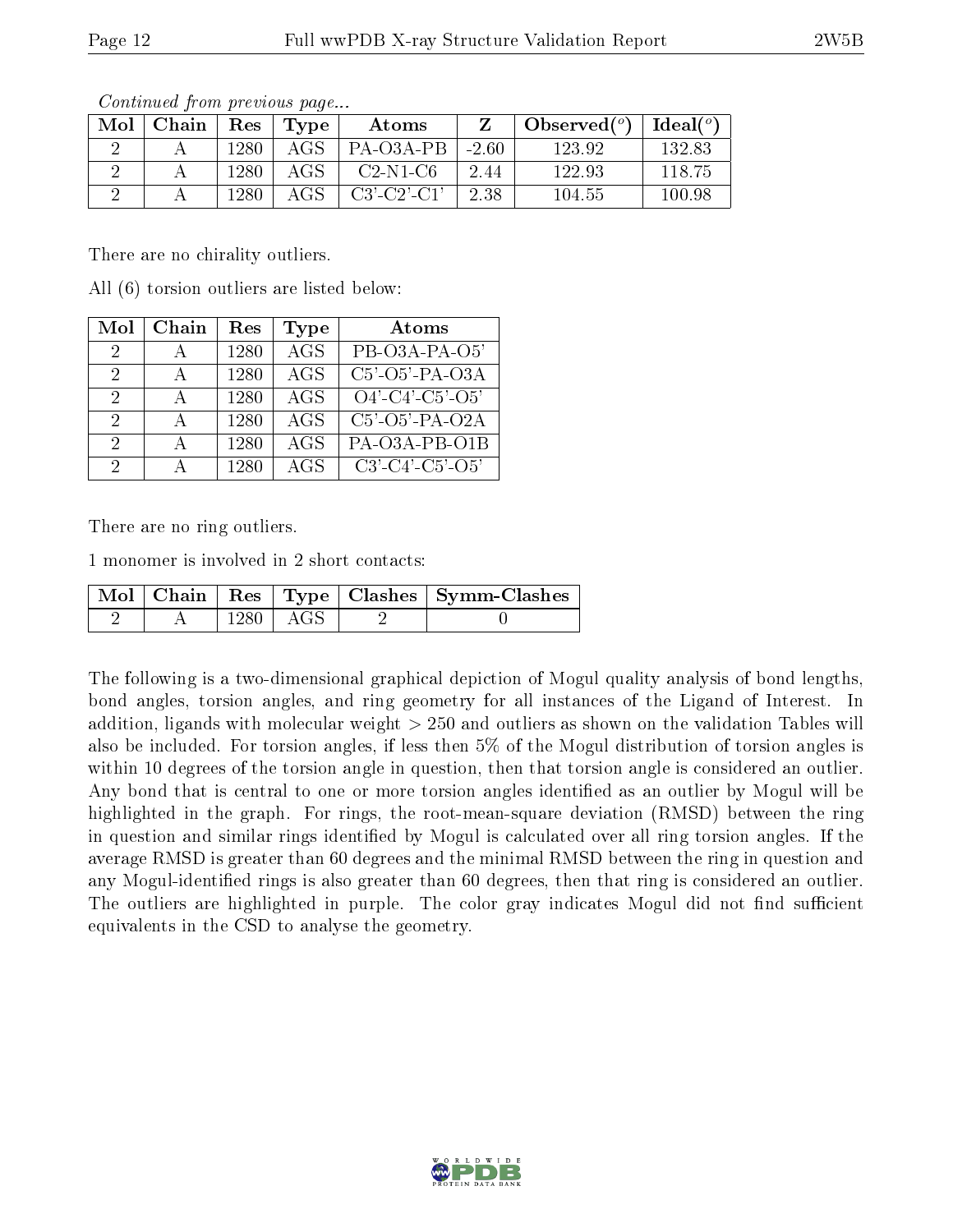

## 5.7 [O](https://www.wwpdb.org/validation/2017/XrayValidationReportHelp#nonstandard_residues_and_ligands)ther polymers (i)

There are no such residues in this entry.

## 5.8 Polymer linkage issues (i)

There are no chain breaks in this entry.

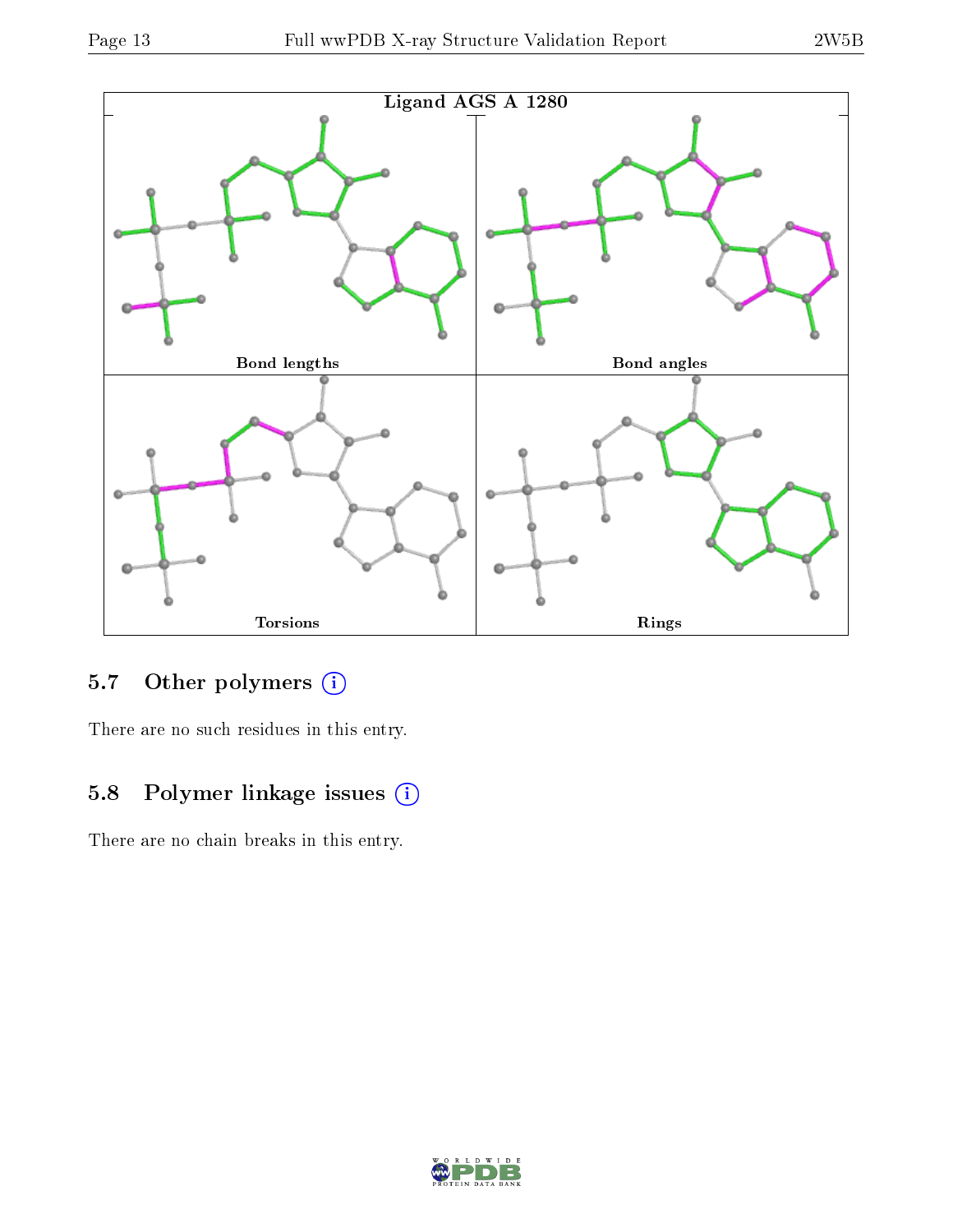# 6 Fit of model and data  $\left( \cdot \right)$

# 6.1 Protein, DNA and RNA chains (i)

In the following table, the column labelled  $#RSRZ> 2'$  contains the number (and percentage) of RSRZ outliers, followed by percent RSRZ outliers for the chain as percentile scores relative to all X-ray entries and entries of similar resolution. The OWAB column contains the minimum, median,  $95<sup>th</sup>$  percentile and maximum values of the occupancy-weighted average B-factor per residue. The column labelled  $Q< 0.9$  lists the number of (and percentage) of residues with an average occupancy less than 0.9.

| Mol | Chain | Analysed     | ${ <\hspace{-1.5pt}{\mathrm{RSRZ}} \hspace{-1.5pt}>}$ | $\#\text{RSRZ}\text{>2}$          | $\mid$ OWAB(Å <sup>2</sup> ) $\mid$ Q<0.9 |  |
|-----|-------|--------------|-------------------------------------------------------|-----------------------------------|-------------------------------------------|--|
|     |       | 271/279(97%) | $-0.49$                                               | $\mid$ 2 (0%) 87 86 9, 23, 56, 77 |                                           |  |

All (2) RSRZ outliers are listed below:

| Mol | Chain | $\mid$ Res |      | $Type   R\overline{SRZ}$ |
|-----|-------|------------|------|--------------------------|
|     |       | 196        | ΑRG  |                          |
|     |       | 192        | ∹н∶⊩ |                          |

### 6.2 Non-standard residues in protein, DNA, RNA chains  $(i)$

There are no non-standard protein/DNA/RNA residues in this entry.

### 6.3 Carbohydrates (i)

There are no carbohydrates in this entry.

### 6.4 Ligands  $(i)$

In the following table, the Atoms column lists the number of modelled atoms in the group and the number defined in the chemical component dictionary. The B-factors column lists the minimum, median,  $95<sup>th</sup>$  percentile and maximum values of B factors of atoms in the group. The column labelled  $Q < 0.9$  lists the number of atoms with occupancy less than 0.9.

| Mol | Type       | Chain | Res    | Atoms | ${\bf RSCC}$ | $_{\rm RSR}$ | B-factors( $\AA^2$ ) | $\mathrm{O}{<}0.9$ |
|-----|------------|-------|--------|-------|--------------|--------------|----------------------|--------------------|
|     |            |       | l 28 1 |       | $\rm 0.93$   | $\rm 0.12$   | 62,62,62,62          |                    |
|     | $\rm{AGS}$ |       | 280    | 31/31 | 0.96         | በ 19         | 8, 23, 94, 99        |                    |
|     |            |       | 1282   |       | 0.96         | $0.07\,$     | 37, 37, 37, 37       |                    |

The following is a graphical depiction of the model fit to experimental electron density of all instances of the Ligand of Interest. In addition, ligands with molecular weight  $> 250$  and outliers